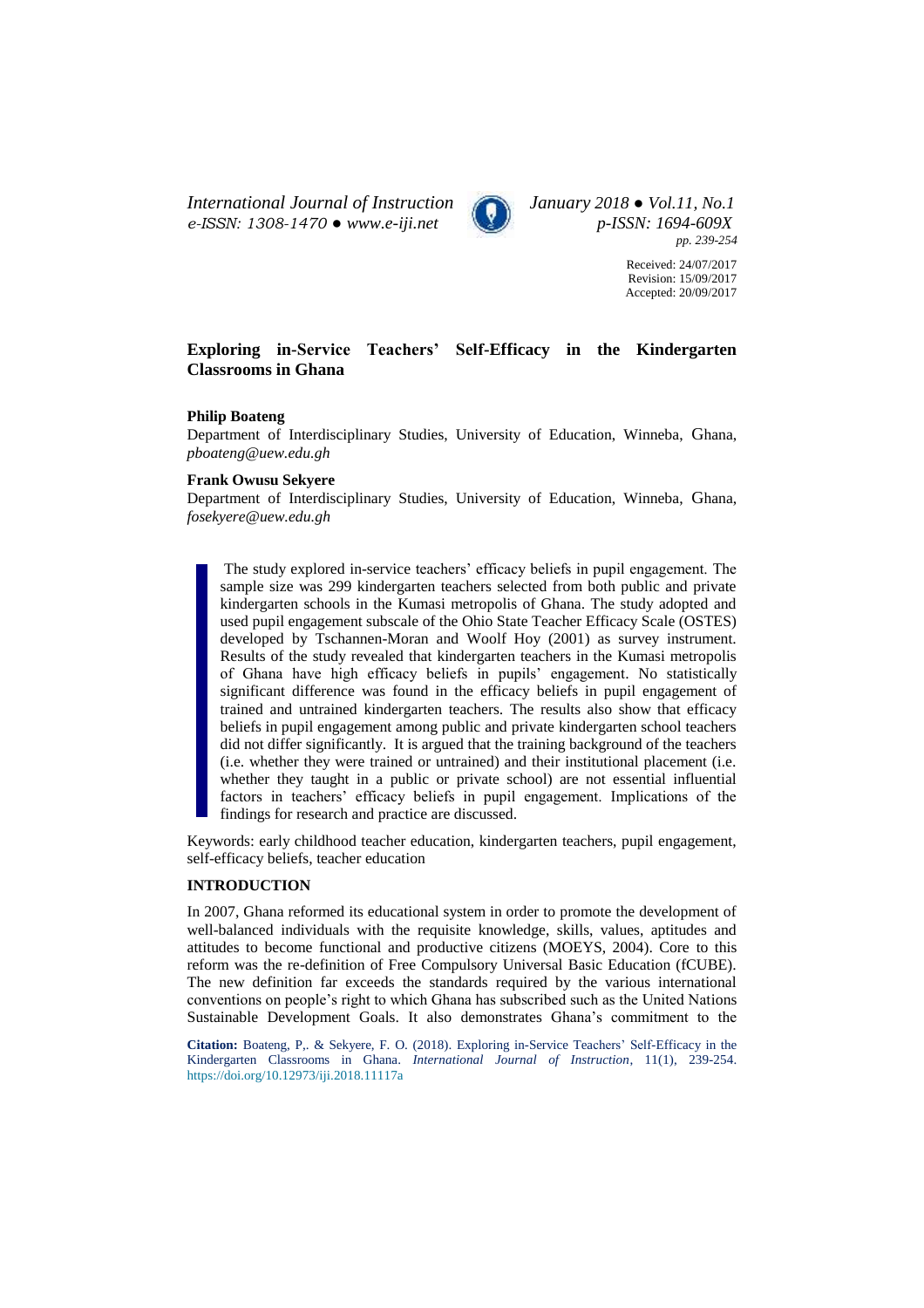promotion of the physical, mental and social well-being of the Ghanaian child as enshrined in the 1992 Constitution of Ghana and the Children's Act 1998 (Act 560). The New Free Compulsory Universal Basic Education comprises 2 years of kindergarten, 6 years of primary education and 3 years of junior high school. This is meant to cater for all of Ghana's children from age 4 to age 15. Kindergarten, now part of the Free Compulsory Universal Basic Education (fCUBE) is part of early childhood education. Early Childhood Care and Education (ECCE) is acknowledged worldwide as critical to the development of individuals and society as a whole. It has also been recognized as the key to preparing children for a successful primary school experience by improving upon the internal efficiency, reducing repetitions and drop-out rates in the education system (UNICEF, 2007). Education For All [EFA], Global Monitoring Report, (2007) also confirms that children's success in life begins in early childhood years, and investment in ECCE has a direct and positive impact on primary school enrolments, retention and completion.

The aim of integrating kindergarten education into the basic school structure in Ghana was to ensure that all primary school children have a basic education rooted in good kindergarten training (MOEYS, 2004). The incorporation of kindergarten education into the Free Compulsory Universal Basic Education seeks to achieve about five objectives. The objectives are to (1) pre-dispose children to conditions of formal schooling in order to accelerate the learning process during formal education; (2) strengthen primary education through the provision of pre-school education; (3) inculcate in children the desire of learning; (4) introduce children to basic hygiene and sanitation for healthy living; and (5) minimize gender barriers which seem to affect girls even before they enter primary school (MoE, 2002).

To achieve these objectives implies that teachers need to employ developmentally appropriate measures to engage pupils in the academic and social aspects of kindergarten school life. Researchers, educators and policymakers have placed much emphasis on pupil engagement as a key to addressing problems of low achievement, high levels of pupil boredom, alienation and high dropout rates (Fredricks, Blumenfeld & Paris, 2004). The importance of engaging all students or pupils in their education also continues to resonate strongly with families, students, educators and researchers because too many students are bored, unmotivated and uninvolved; they are disengaged from the academic and social aspects of school life (Appleton, Christenson, & Furlong, 2008). Research has confirmed that students who are engaged in their education consider school as valuable experience and want to participate in school activities. They are also more likely to demonstrate high academic achievement (Wang & Holcome, 2010) and are less likely to drop out of school (Finn & Rock, 1997).

Over the years successive governments in Ghana have made frantic efforts and commitments toward promoting school engagement with the view to enhancing students' learning and increasing retention. But many of these efforts seem to have targeted the junior high schools under the rubric of improving performance, preventing drop- out and promoting retention. The focus on the junior high schools is as a result of the high-stake of the Basic Education Certificate Examination (BECE) conducted at this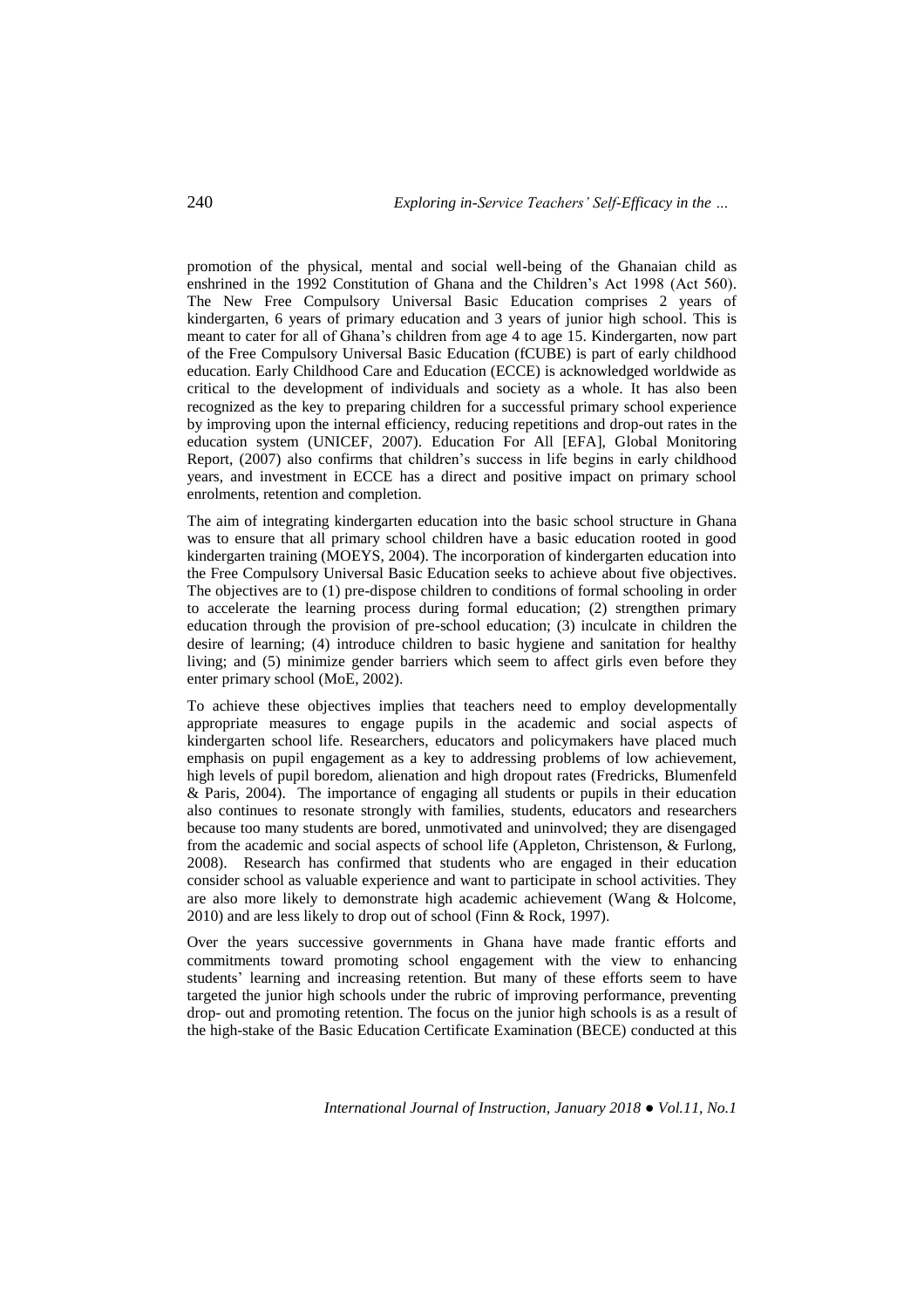# *Boateng & Sekyere* 241

level to determine learning outcomes and the effectiveness of the school curriculum. However, Ghana's BECE pass rate has remained at an average of 60% in the past decade whereas proficiency and numeracy levels in primary schools continue to linger between 30% and 40% during the same period (Ministry of Education [MoE], 2012). The low numeracy, literacy and BECE performance levels have often been hurriedly attributed to immediate and intermediate factors such as low quality of teachers, the lack of quality school infrastructure and classroom environment, the lack of adequate pupils' preparation for BECE examinations and low quality of supervision in basic schools (Asare, 2012).

One major cause of low literacy, numeracy and BECE performances in Ghana that stakeholders normally overlook is the quality of and access to kindergarten education. Kindergarten education forms the bedrock of children's learning (UNICEF, 2007). Upon careful observation of kindergarten schools and their enormous problems, one can say that successive governments have demonstrated a little commitment to improving kindergarten education in the country. As a result, many children leave kindergarten school without acquiring most of the basic skills partly because these children are of different ages and abilities mixed together in single classrooms without proper adaptation of teaching methods to improve learning and to induce school engagement (Little, 2008). Again, their schooling experience consists mostly of limited learning opportunities in overcrowded classrooms with insufficient learning materials and underqualified teachers (Alexander, 2008). For example, during the 2011/12 academic year, there was a total of 31,691 preschool teachers in the country. The majority of the preschool teachers representing 55.2% were untrained (MoE, 2016).

#### **Statement of the Problem**

Implementing the kindergarten curriculum to achieve its stated objectives requires that teachers need to possess adequate knowledge and skills to effectively and efficiently engage pupils in the academic and social aspects of school life. That means they need to ensure that all children registered and enrolled in their schools attend, progress, learn and participate in educationally purposeful activities. However, many kindergarten schools are staffed with untrained and unqualified teachers (Asare, 2012; Cobbold & Boateng, 2016) who do not possess the requisite knowledge and skills to help these young children develop the joy of learning. They are, therefore, likely to have doubt about their abilities and competences in shaping kindergarten pupils' everyday experiences in the school. There is, therefore, the need to examine kindergarten teachers' efficacy of engaging pupils in a wide range of educational activities that will lead to high-quality learning in kindergarten classrooms and subsequently impact directly and positively on primary school enrolments, retention, and completion.

Many studies on teacher efficacy have focused on pre-service teachers (Woolfolk & Hoy, 2001), novice teachers (Ozder, 2011) as well as elementary and secondary school teachers. Not many studies have focussed on kindergarten teachers' efficacy beliefs about their pupil engagement. A few available studies in Ghana focused on kindergarten teachers' efficacy for instructional practices (Cobbold & Boateng, 2015) and efficacy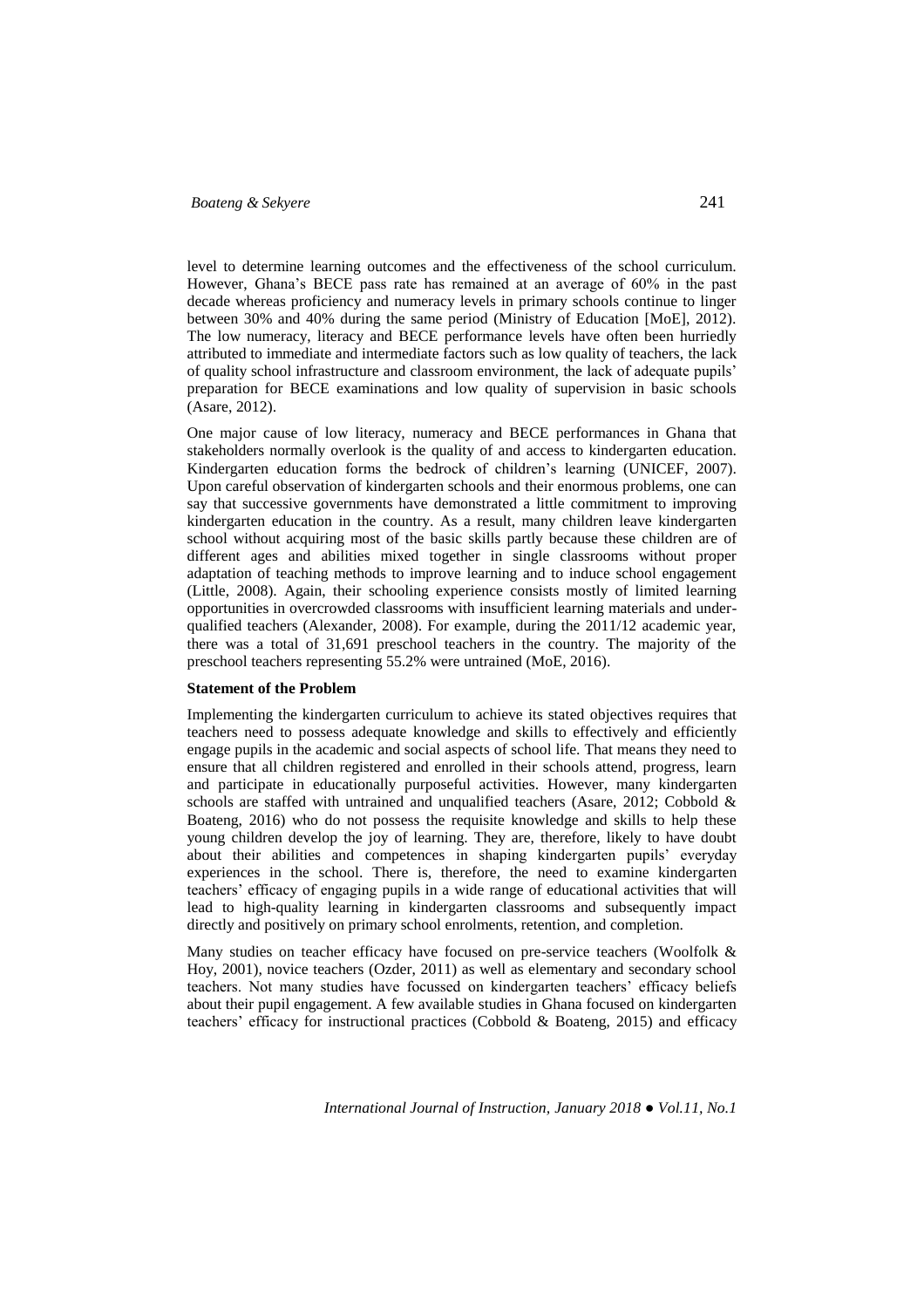for classroom management practices (Cobbold  $\&$  Boateng, 2016). The current study is an attempt to fill this void left by previous studies.

## **Research Question and Hypotheses**

The following research questions were formulated to provide direction for the study:

- 1. What are kindergarten teachers' efficacy beliefs about their pupils' engagement in the classroom?
- 2. How does the training background of teachers influence their efficacy beliefs in pupil engagement?
- 3. How does the type of school (public or private) teachers teach influence their efficacy beliefs in pupil engagement

Research questions 2 and 3 were turned into the following hypotheses.

*Hypothesis 1*: There will be no statistically significant difference in the efficacy beliefs of public and private kindergarten teachers with regards to their pupils' engagement.

*Hypothesis 2*: There will be no statistically significant difference in the efficacy beliefs of trained and untrained kindergarten teachers with regards to their pupils' engagement.

## **Conceptualising Pupils' Engagement**

Over the years, different researchers have attempted to conceptualise pupil engagement for the understanding of both practitioners and researchers. Their views differ depending on their general orientation and the message they want to put across. Student engagement is a term used to describe an individual's interest and enthusiasm for school, which impacts their academic performance and behaviour (Gallup, 2013). Student engagement has been defined as participation in educationally effective practices, both inside and outside the classroom, which leads to a range of measurable outcomes (Kuh, Kinzie, Buckley, Bridges & Hayek, 2007).

According to Stovall (2003), engagement is defined as a combination of students' time on task and their willingness to participate in activities. Krause and Coates (2008) noted that engagement is the quality of effort students themselves devote to educationally purposeful activities that contribute directly to desired outcomes. Again, Chen, Gonyea and Kuh (2008) maintain that engagement is the degree to which learners are engaged with their educational activities and that engagement is positively linked to a host of desired outcomes, including high grades, student satisfaction, and perseverance. Mark (2000) defined engagement as a psychological process, specifically, the attention, interest, investment, and effort students expend in the work of learning. Olson and Peterson (2015) defined student engagement as the degree of attention, curiosity, interest, optimism, and passion that students show when they are learning or being taught, which extends to the level of motivation they have to learn and progress in their education. Student engagement mostly involves positive student behaviours, such as attendance, paying attention, and participation in class, as well as the psychological experience of identifying with school and feeling that one is cared for, respected, and part of the school environment (Anderson, Christenson, Sinclair, & Lehr, 2004). Even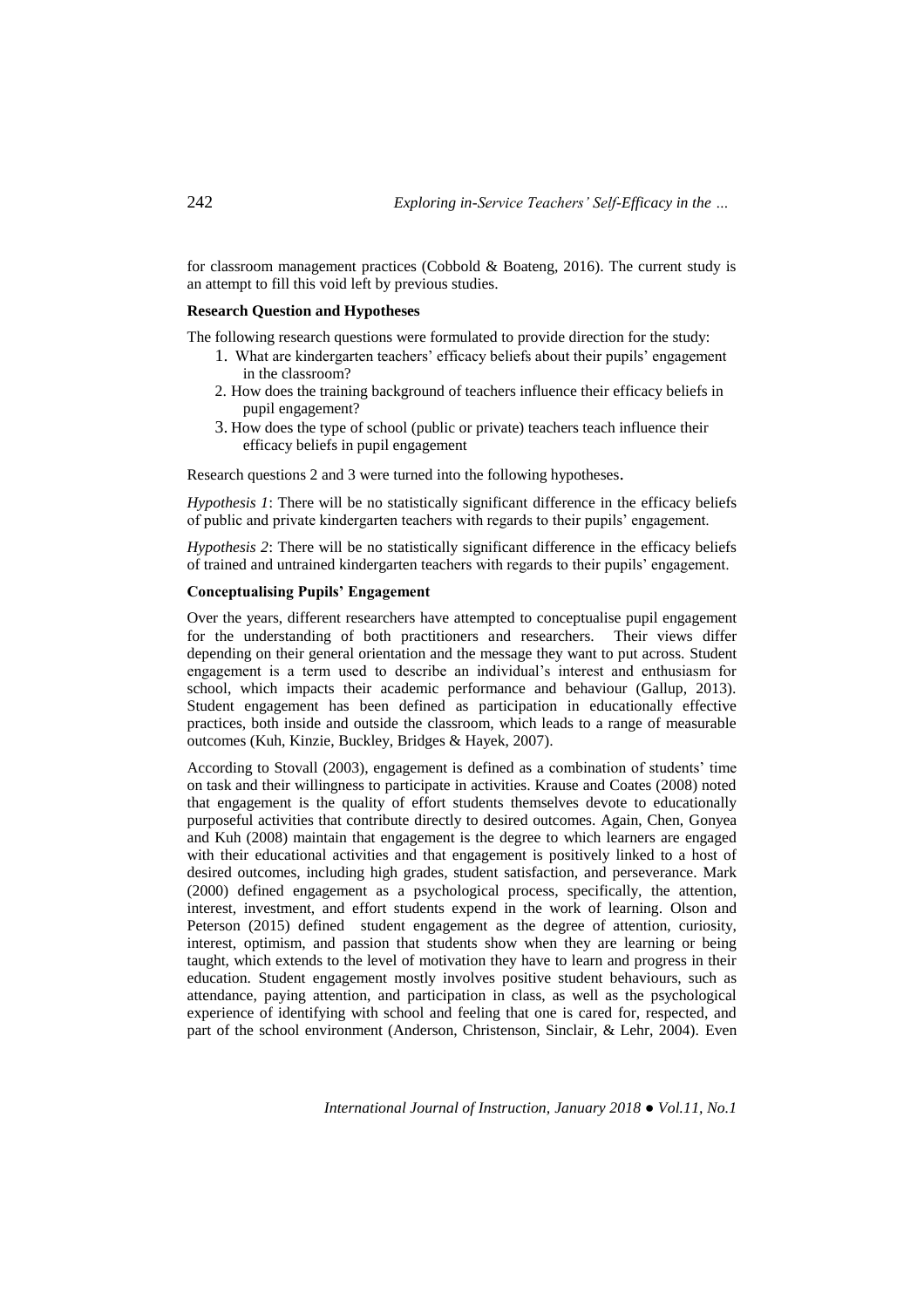# *Boateng & Sekyere* 243

though, different authors have given various interpretation of the concept of student engagement, they all seem to emphasise how educators and or the school engage learners in educationally valuable learning experiences in order to promote active learning.

The definition of school engagement is complex, and there has been some disagreement with regard to the number of theoretical dimensions. Some scholars argue for two dimensions (i.e., behavioural and emotional (Finn & Voelkl, 1993; Skinner & Belmont, 1993), and other scholars argue for three dimensions (i.e., behavioral, emotional, and cognitive (Fredricks, Blumenfeld, & Paris, 2004). Archambault and colleagues (2009) identify three distinct categories of student engagement: behavioural engagement, affective engagement, and cognitive engagement. The first type of student engagementbehavioural engagement includes a student's compliance with rules and involvement in the classroom and with extracurricular activities. The second type of student engagement, affective engagement, includes the experience, feelings, attitudes, and perceptions a student has towards school, specifically the student's sense of belonging, interest, willingness to learn, and a general sense of liking school. The third type of engagement, cognitive engagement, refers to the cognitive functions involved in a student's learning process.

According to Skinner and Pitzer (2012), student engagement is critical for three reasons. First, it is a necessary condition for students to learn only if students participate in academic activities with both ''hands-on'' and ''heads-on''. When this happens, the time that students spend in classroom will result in the acquisition of knowledge and skills. No matter how many extracurricular activities students undertake or how attached they are to school, they will not learn or achieve anything unless they are constructively engaged in the academic work of the classroom.

Second, engagement shapes students' everyday experiences in school, both psychologically and socially. High-quality engagement and its resultant learning and scholastic success lead students to feel more academically competent and connected, and elicit more positive support from teachers. Disengaged students tend to perform poorly in school and feel so marginalised, resentful and ineffective. Teachers respond to such students with less support and more coercion, and disaffected students are more likely to join disengaged peer groups and become friends with other disaffected students. Hence, students' classroom engagement plays an important role in the quality of their daily experiences while they are attending school.

Third, engagement is a critical contributor to students' academic development. Engagement is a part of the process of everyday academic resilience and an energetic resource that helps students cope more adaptively with daily stressors, challenges and setbacks in the school. Engagement can be seen as a key player in the development of academic asset that takes place across the school year and over the arc of a student's entire educational career (Skinner & Pitzer, 2012).

Student engagement is active learning. According to Kidwell (2010), if students are not engaged in the learning process, all of the testing, data analysis, teacher meetings, and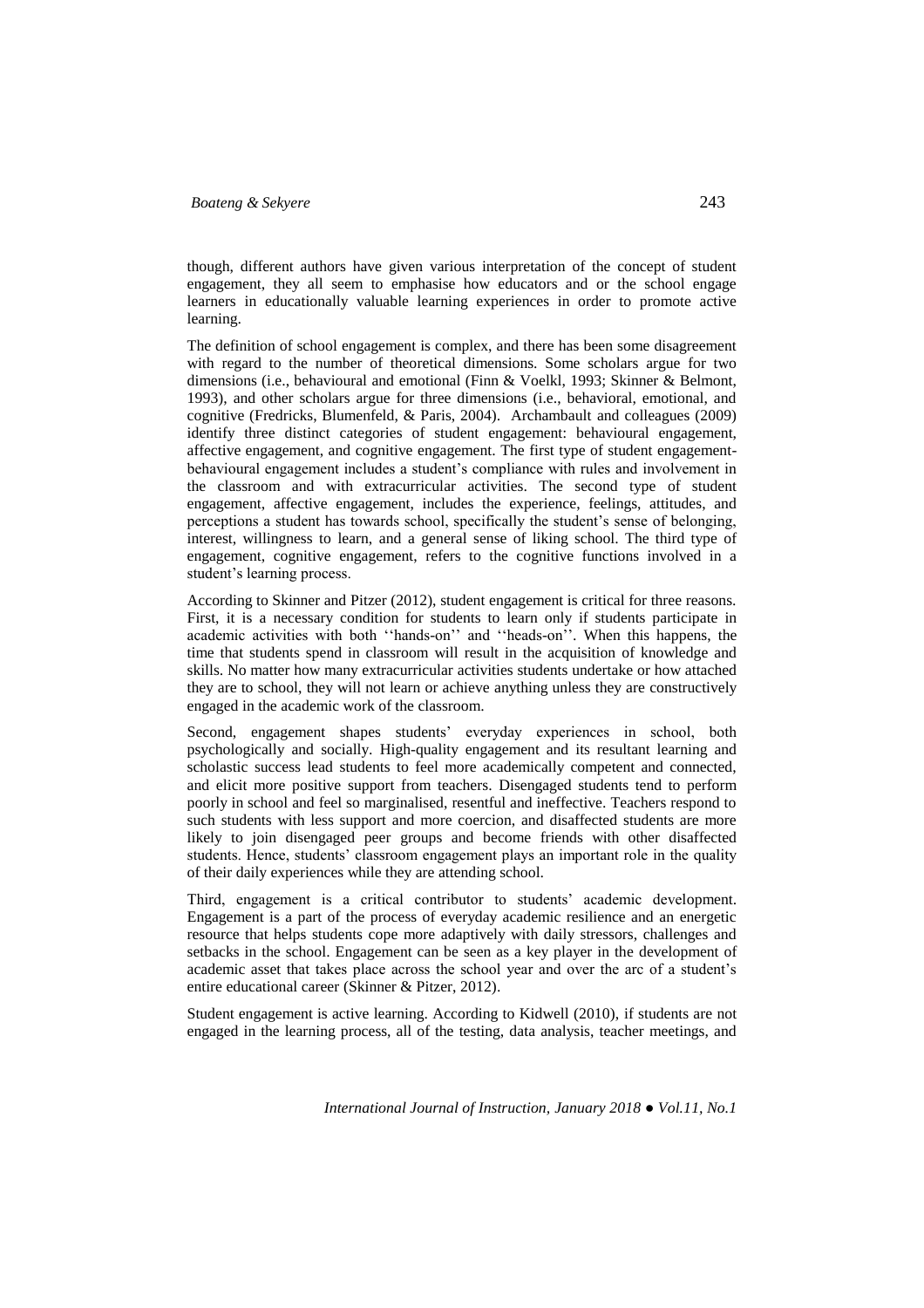instructional minutes in the world will not motivate students to learn. Another important benefit of student engagement is that students who are engaged in school are less likely to fall victim to potential adolescent troubles (Olson & Peterson, 2015). O'Farrell and Morrison (2003) have suggested that student engagement protects against behaviours that are not a part of the school environment, such as substance abuse, risky sexual behaviours, and delinquency. Research has shown that students' sense of belonging at school, which can come as a result of facilitating student engagement in school activities, gatherings, and access to adults and other students, influences students' psychological and academic results in a positive way (Kortering & Braziel, 2008).

# **Research on Teacher Efficacy for Student Engagement**

Ladd, Birch and Buhs (1999) note that kindergarteners who are more behaviourally engaged in the classroom tend to develop closer relationships with their teachers over time than those who are less engaged. In the same vein, two observational studies, one of middle schoolers (Altermatt, Jovanovic, & Perry, 1998) and the other junior high schoolers (Fiedler, 1975) reveal that students who show more participation in class elicit greater teacher responsiveness.

According to Olson & Peterson (2015), the nature of the interactions teachers have with their students can shape student engagement in the classroom in at least two ways: First, it promotes students' intrinsic motivation by offering challenging and fun learning activities that encourages students to discover and follow their own interests and set realistic goals to achieve. It also provides clear instruction and feedback about how students can reach their goals. Second, it creates classroom contexts that support the development of more self-determined reasons for accomplishing the parts of learning that are not intrinsically fun. Students are more likely to internalize autonomous reasons for completing extrinsically motivated tasks in school when they learn from teachers who display the three features of motivational support. The features of motivational support displayed by teachers include: (1) fostering a caring relationships (warmth and involvement), (2) providing challenging learning activities with high expectations and clear feedback (optimal structure), and (3) explaining the relevance and importance of activities and rules while soliciting input from students and respecting their opinions (autonomy support) (Connell & Wellborn, 1991; Deci & Ryan, 2000).

Teachers can facilitate students' engagement and constructive coping directly through their own actions and modelling in the classroom. Teachers' enthusiasm and excitement about a subject can be contagious (Patrick, Hisley, Kempler, & College, 2000). Teachers' hard work and careful thought can communicate the importance and value of knowledge and skills. Student engagement is strongly related to teachers' self-efficacy, Patrick et al. (2000) conclude that track and age effects on student efficacy are closely tied to track and age effects on student engagement. In other words, the possibility exists that teachers found low-track students and younger students to be difficult to engage, thereby feeling less able to carry out the tasks needed to affect performance for these students (Raudenbush, Brown & Cheong, 1992).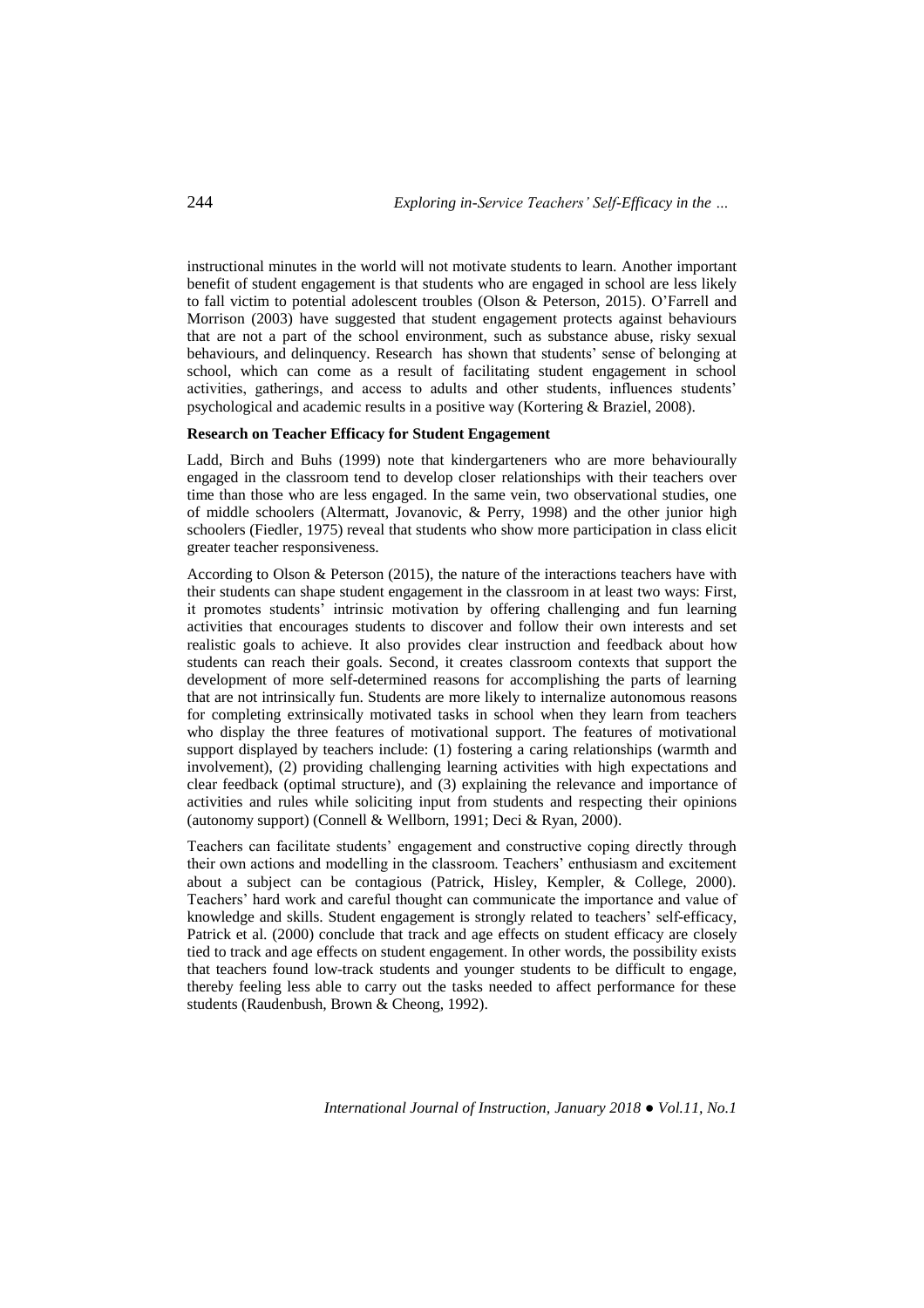To sum it up, teachers' sense of efficacy for student engagement reflects a person's confidence that they can help students become and remain involved, invested, or motivated for learning (Tschannen-Moran & Woolfolk-Hoy, 2001).

#### **METHOD**

The study explored in-service teachers' efficacy beliefs in pupil engagement. The study used cross-sectional descriptive survey design since the researchers sought to present a single time description of kindergarten teachers' efficacy beliefs regarding their pupil engagement through posing questions to a carefully selected sample (Babbie, 1990). Cross-sectional design was also deemed appropriate for the study in three ways. First, it enabled the researchers to obtain information from large samples of the population. Second, it was well suited for gathering demographic data that describe the composition of the sample (McIntyre, 1999). Finally, it required minimal investment to develop and administer, and are relatively easy for making generalisations (Bell, 1996).

### **Population and Sample Selection**

The population for the study was all kindergarten teachers (trained or untrained) who were working in the Kumasi Metropolis of Ghana during the 2013/2014 academic year. A list obtained from the Metropolitan Education Directorate indicated that there were 972 kindergarten schools with an estimated number of 1156 teachers in the metropolis.

A multi-phase sampling technique was employed to draw a sample of 350 teachers. Cohen, Manion and Morrison (2007) note that the purpose and population of sampling change at each phase of the sampling process in multi-phase sampling. In this study, the first stage of sampling consisted of stratifying the schools into public (202 schools) and private (770 schools) and purposively sampled schools which had operated for five years or more, and were recognized by the Ghana Education Service (GES) and the Social Welfare Department (SWD) in the metropolis. The criterion of five years was based on the idea by educational evaluators notably; Fullan (2007) who is of the opinion that 5 years is sufficiently enough period to assess any aspect of a school's instructional program. Recognition of the schools by the GES and SWD also ensured that those schools operated under nationally accepted conditions in terms of physical infrastructure and instructional resources, among other criteria. This method yielded 75 public schools and 100 private schools that were used for the study. In the second phase of sampling, all kindergarten 1 and 2 teachers from the public and private schools that had been sampled during the first stage were selected for the study. The total number of teachers was 350.

The pupil engagement subscale of the Ohio State Teacher Efficacy Scale (OSTES) developed by Tschannen-Moran and Woolf Hoy (2001) was adopted and used as survey instrument for the study. The survey instrument consisted of two parts. The first part included 6 items measuring teachers' demographic characteristics such as age, educational background, the length of teaching experience, gender, professional status as well as the type of school they were teaching. The second part of the instrument had 8 items on a 6-point Likert scale (1-strongly disagree to 6- strongly agree) measuring teachers' efficacy beliefs for pupil engagement.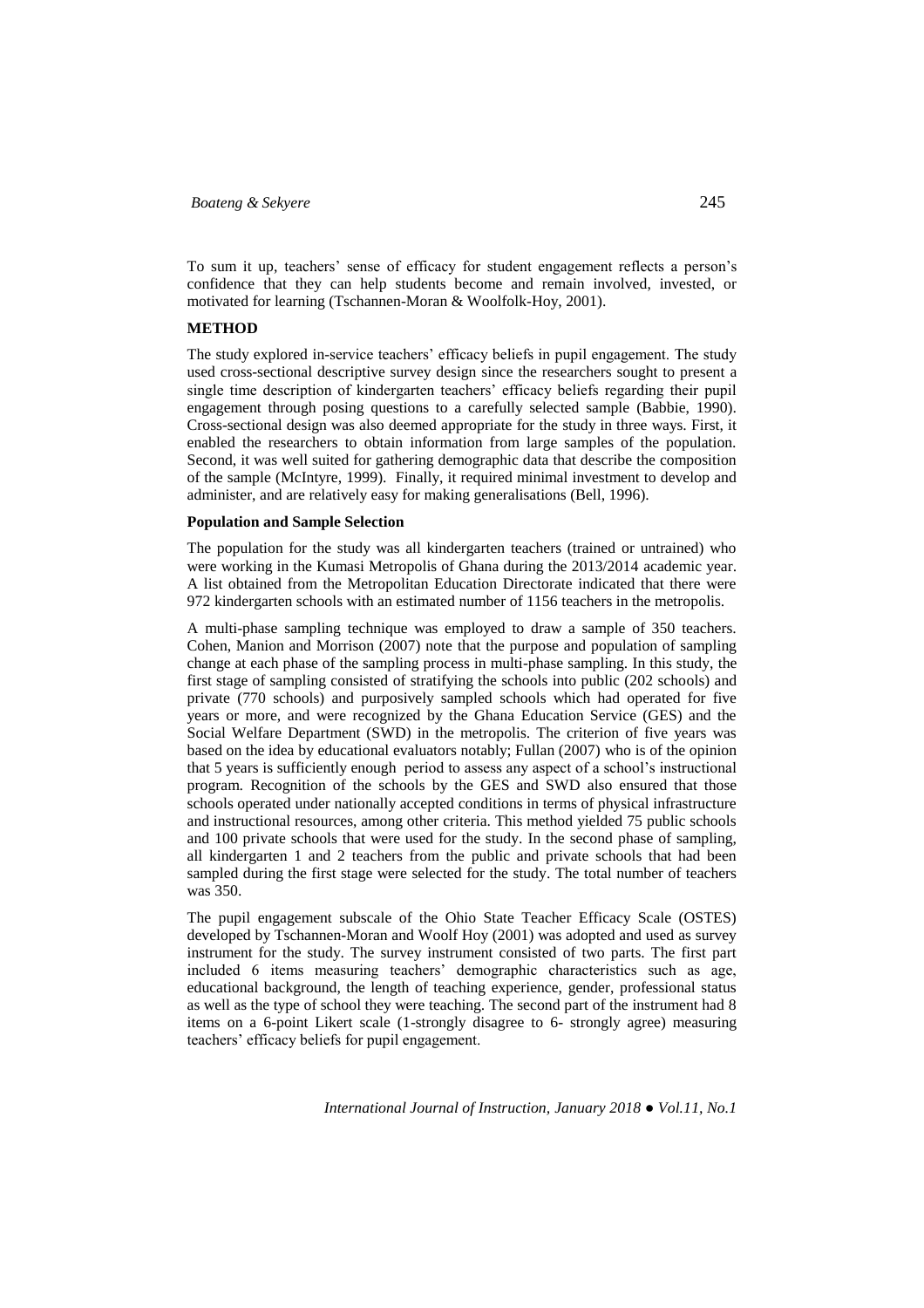Though the reliability of the OSTES had been established, the instrument was pretested to re-establish its reliability in the Ghanaian context. The pretesting was conducted with a tryout sample of 45 kindergarten teachers (26 from public schools and 19 from private schools) in the Atwima Nwabiagya District. The participants were asked to respond to the items and also make comments related to the statements for clarity.

The Alpha reliability coefficient was calculated to measure the internal consistency of the questionnaire items. The reliability coefficient of the pupil engagement subscale was found to be .78. This means the internal consistency of the items was good (George & Mallery (2003) or high (Gliem & Gliem, 2003) and, therefore, the instrument as a whole was acceptable.

### **Data Collection Procedure**

The questionnaires were administered personally to the respondents in their respective schools from February to April, 2014. Entry to each school was obtained by presenting an approval letter from the Metropolitan Director of Education to the head teachers who gave permission to engage the kindergarten teachers. In each school, the purpose of the study was explained to the teachers and they were given an assurance of anonymity and confidentiality. All ethical procedures were fully fulfilled.

All kindergarten 1 and 2 teachers sampled from the public and private schools were asked to fill out a questionnaire. In all, 350 questionnaires were administered and a total of 299, representing 85.43% was properly completed and returned.

#### **Data Analysis**

The analysis employed both descriptive and inferential statistical tools. The resultant data from the descriptive analysis were organised into tables of frequency and simple percentages. A t-test for independent samples was conducted to investigate the possible differences in teachers' efficacy beliefs for pupil engagement in respect of the type of school and professional status. The 0.05 alpha level was used as a criterion of statistical significance for all the statistical procedures performed. The results of the data analysis are presented in the next section.

# **FINDINGS**

Two hundred and ninety-nine (299) teachers participated in the study. The age of the respondents ranged from 20 to 61. Men constituted 18.7% whereas 81.3% was women. About 57.2% of the respondents was teaching in public schools compared to 42.8% who worked in private kindergarten schools. The majority (64.2%) of the kindergarten teachers had low academic and professional background whereas 35.8% had the academic and professional background required to teach at the basic school in Ghana.

# **Kindergarten Teachers Self-efficacy Beliefs about Pupils' Engagement**

Eight items on a six-point Likert-type agreement scale were used to measure respondents' efficacy beliefs in pupil engagement. Teachers' responses were coded as follows: 1= Strongly Disagree (SD), 2=Moderately Disagree (MD), 3= Disagree (D), 4=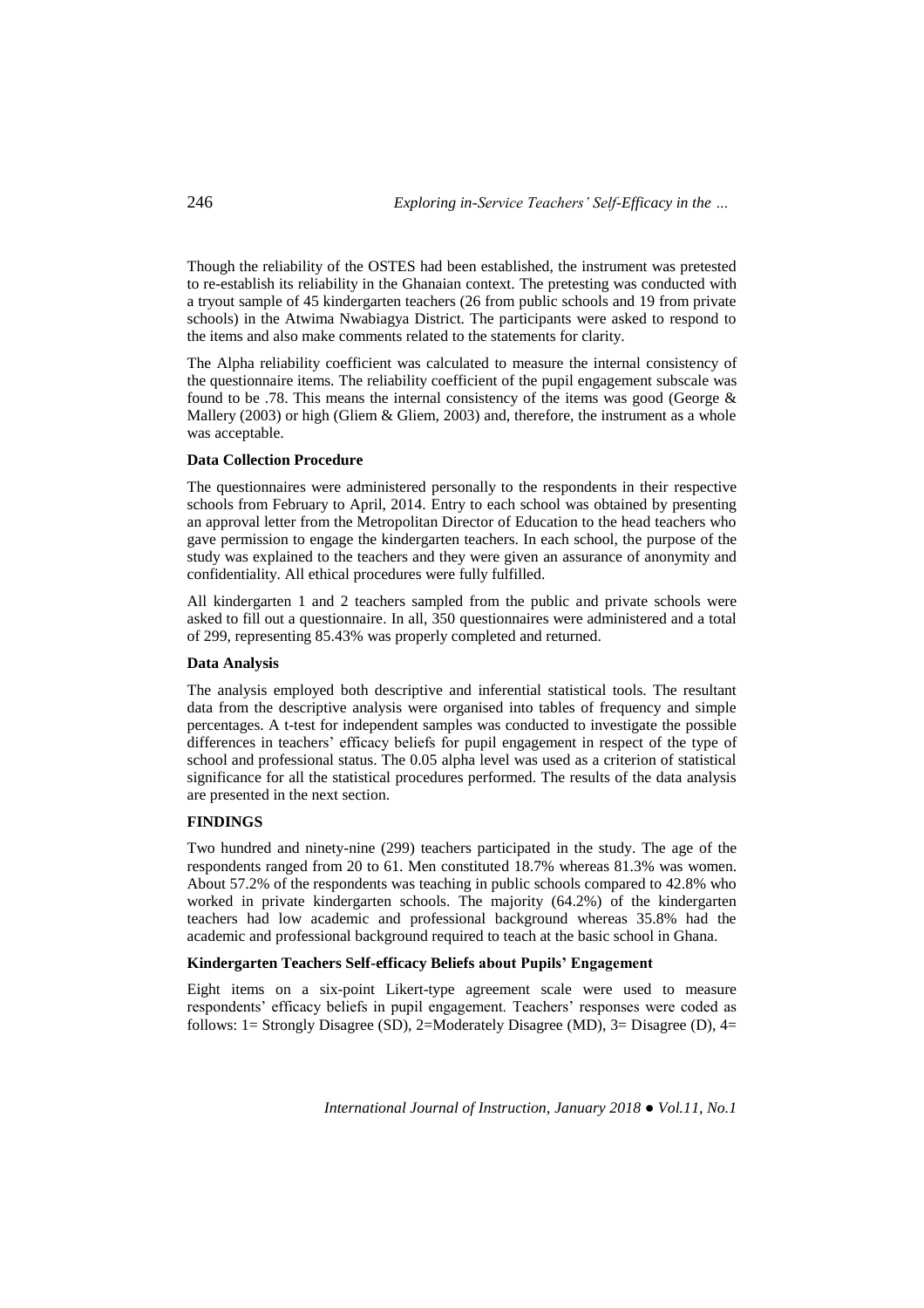# *Boateng & Sekyere* 247

Agree (A),  $5=$  Moderately Agree (MA) and  $6=$  Strongly Agree (SA). In the interpretation of the scores, frequencies, mean and standard deviation were used, and the means were interpreted as follows: 1.00-3.49 indicate low efficacy and 3.50-6.00 indicate high efficacy. Table 1 presents the results.

|--|--|

Respondents' efficacy beliefs for pupil engagement

| <b>Efficacy for Pupil Engagement</b>                                                      | SD                  | MD                 | D                    | А                    | MA                 | <b>SA</b>            |     | Total Mean | <b>STD</b> |
|-------------------------------------------------------------------------------------------|---------------------|--------------------|----------------------|----------------------|--------------------|----------------------|-----|------------|------------|
| I am able to motivate pupils who<br>show low interest in schoolwork                       | 3<br>1%             | 7<br>2.4%          | 51<br>17.2%          | 71<br>24%            | 73<br>24.7%        | 91<br>30.1%          | 296 | 4.61       | 1.211      |
| I believe I can do much to get<br>pupils to believe that they can do                      | 3<br>1%             | 17<br>5.8%         | 39<br>13.3%          | 84<br>28.6%          | 59<br>20.1%        | 92<br>31.3%          | 294 | 4.55       | 1.270      |
| well in schoolwork<br>I am able to help pupils with lower                                 |                     | 12                 | 44                   | 82                   | 82                 | 75                   | 296 | 4.54       | 1.158      |
| abilities to understand my lessons<br>I am able to help my pupils to value 2              | 0.3%                | 4.1%<br>9          | 14.9%<br>47          | 27.7%<br>95          | 27.7%<br>56        | 25.3%<br>86          | 295 | 4.53       | 1.192      |
| learning<br>I believe I can do much to foster<br>pupils creativity in my classroom        | 0.7%<br>4<br>1.4%   | 3.1%<br>14<br>4.7% | 15.9%<br>50<br>16.9% | 32.2%<br>75<br>25.4% | 19%<br>76<br>25.8% | 29.2%<br>76<br>25.8% | 295 | 4.47       | 1.247      |
| I can take adequate measures to<br>improve the understanding of a<br>pupil who is falling | $\mathcal{F}$<br>1% | 13<br>4.4%         | 56<br>19%            | 86<br>29.2%          | 69<br>23.4%        | 68<br>23.1%          | 295 | 4.39       | 1.212      |
| I am able to assist families in<br>helping their children to do well in<br>school         | 5<br>1.7%           | 14<br>4.7%         | 54<br>18.2%          | 86<br>29.1%          | 74<br>25%          | 63<br>21.3%          | 296 | 4.35       | 1.228      |
| I am able to do much to help my<br>pupils think critically                                | 6<br>2%             | 18<br>6.1%         | 53<br>17.8%          | 84<br>28.3%          | 77<br>25.9%        | 59<br>19.9%          | 297 | 4.30       | 1.255      |
| <b>Overall Mean Score</b>                                                                 |                     |                    |                      |                      |                    |                      |     | 4.47       | 1.222      |

As shown in Table 4.1, the kindergarten teachers in the study area reported high efficacy for all the eight pupil engagement practices listed with the overall mean score of 4.39 (SD=1.243). Interestingly they rated their ability to motivate pupils who show low interest in school work higher  $(M=4.61, SD= 1.211)$  than they are able to help pupils think critically (M=4.30, SD=1.255). Teachers' rating of their ability to promote critical thinking lower than motivating pupils is not surprising because critical thinking appears to be the missing link in our education system which mostly focuses on mastery of the content knowledge.

#### **Hypothesis Testing**

This study presumed that the training background of kindergarten teachers and the type of school where they teach could be significant factors in estimating their efficacy in pupil engagement. This assumption informed the two research hypotheses formulated for the study. Both hypotheses were tested using the independent samples t-test statistical technique at a p-value of 0.05.

# *Type of School and Efficacy for Pupil Engagement*

Hypothesis 1: there will be no statistically significant difference in the efficacy beliefs of public and private kindergarten teachers with regards to their pupils' engagement.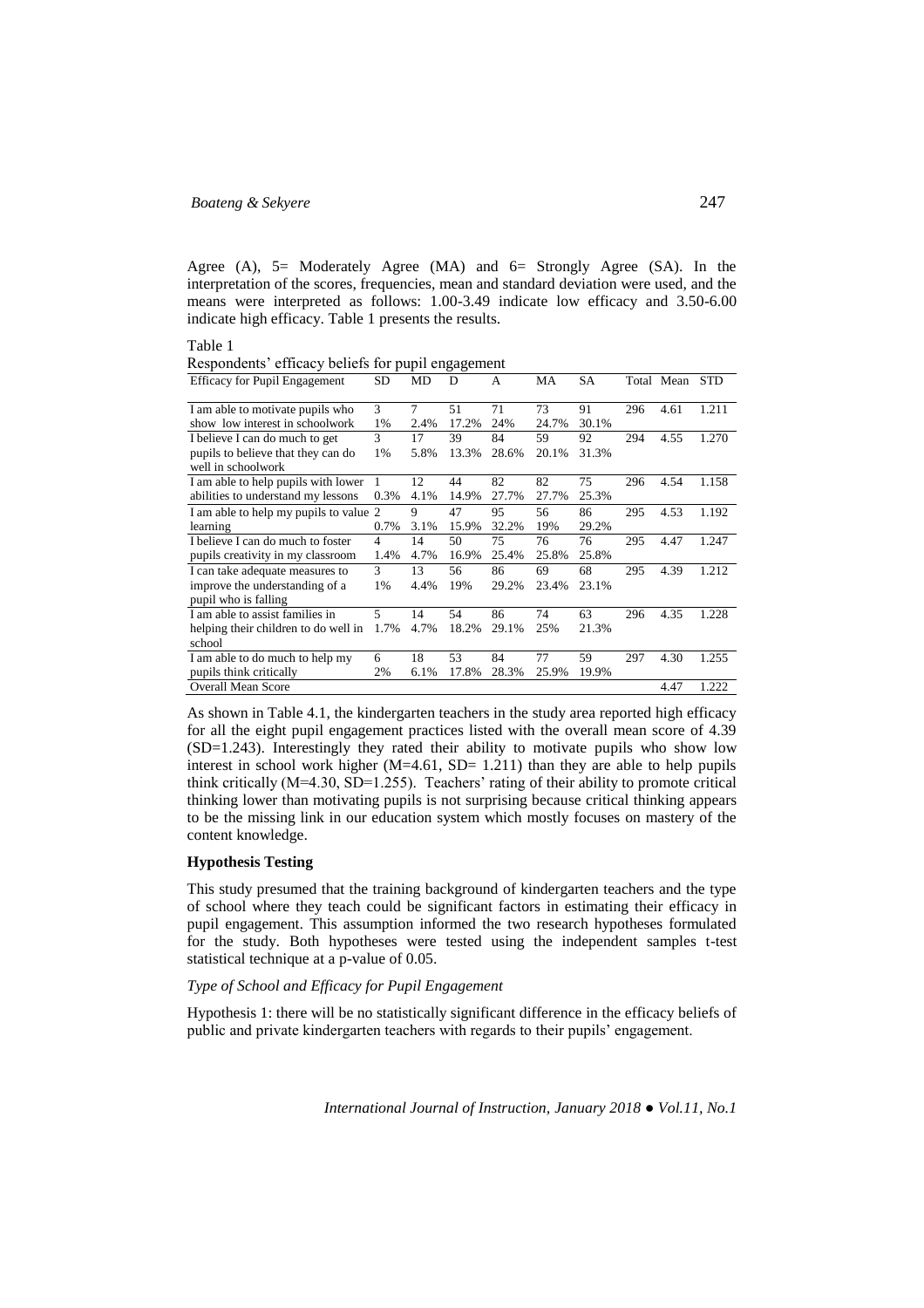The results of the statistical test for this hypothesis are presented in Table 2

Table 2

Independent Sample T-test on Efficacy Beliefs in Pupil Engagement of Public and Private Kindergarten Teachers

| <b>Efficacy for Students Engagement</b>                                                 | DF  | MD      | t        | P-value |
|-----------------------------------------------------------------------------------------|-----|---------|----------|---------|
| I believe I can do much to get pupils to believe that<br>they can do well in schoolwork | 292 | .034    | .227     | .821    |
| I am able to help my pupils to value learning                                           | 293 | $-.209$ | $-1.490$ | .137    |
| I am able to motivate pupils who show low interest in<br>schoolwork                     | 294 | $-.172$ | $-1.210$ | .227    |
| I am able to assist families in helping their children to<br>do well in school          | 294 | $-.201$ | $-1.391$ | .165    |
| I can take adequate measures to improve the<br>understanding of a pupil who is failing  | 293 | .018    | .127     | .899    |
| I am able to do much to help my pupils think critically                                 | 295 | $-.018$ | $-.125$  | .901    |
| I believe I can do much to foster pupils creativity in my<br>classroom                  | 293 | $-.076$ | $-.516$  | .606    |
| I am able to help pupils with lower abilities to<br>understand my lessons               | 294 | $-146$  | $-1.070$ | .286    |
| *p-value significant at .05 (2-tailed)                                                  |     |         |          |         |

The results of independent sample t-test show that efficacy beliefs in student engagement of public and private kindergarten school teachers do not differ significantly. There was no statistically significant difference (p>.05 for all cases), to show that efficacy beliefs for pupil engagement practices between public and private kindergarten teachers differ. The null hypothesis is therefore upheld.

## *Training Background of Kindergarten Teachers and Pupil Engagement*

*Hypothesis 2*: there will be no statistically significant difference in the efficacy beliefs of trained and untrained kindergarten teachers with regards to their pupils' engagement.

The results of the statistical test for hypothesis 2 are presented in Table 3.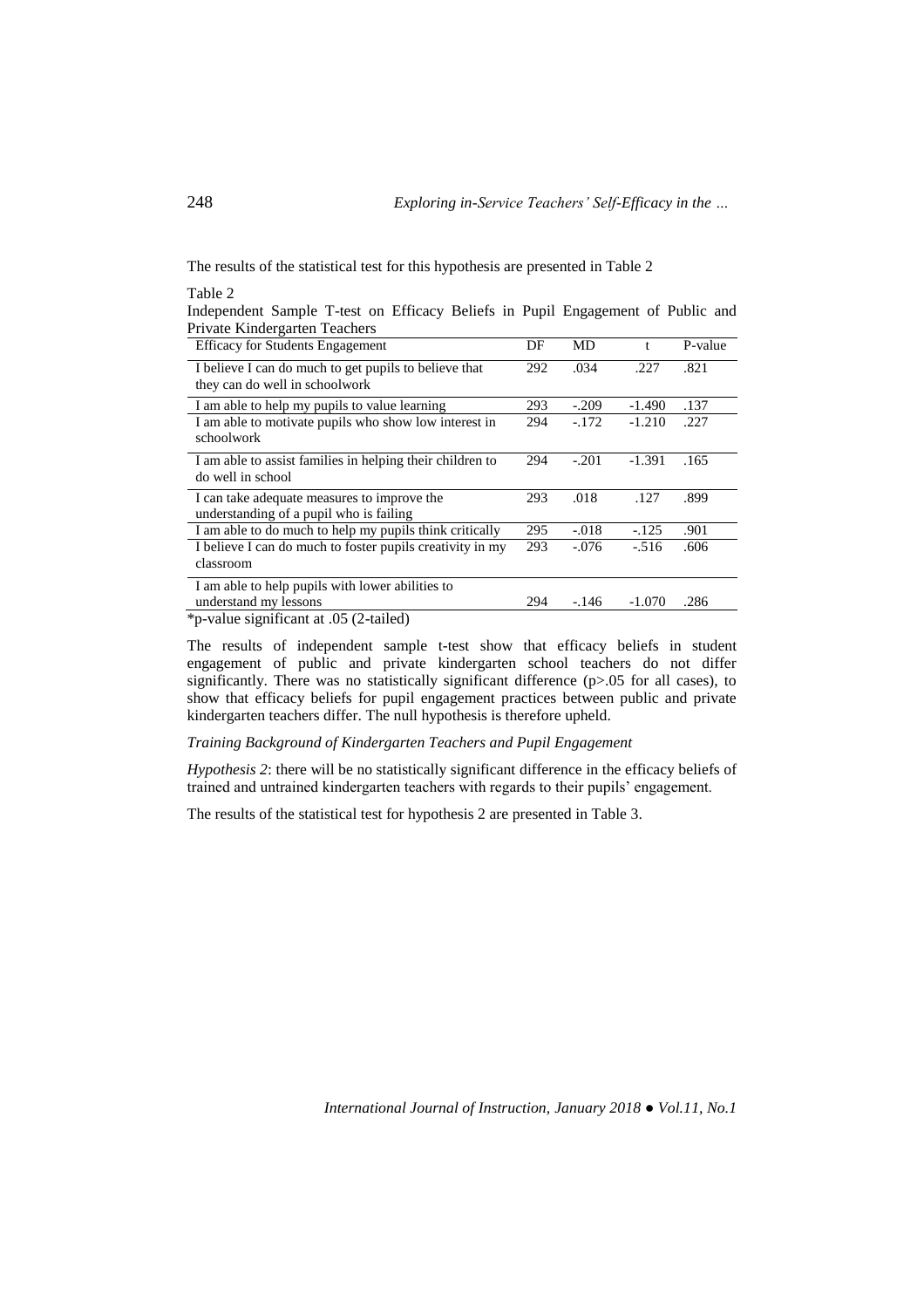#### Table 3

Independent Sample t-test on Efficacy Beliefs in pupil Engagement of Trained and Untrained Kindergarten Teachers

| <b>Efficacy for Students Engagement</b>                                                              | DF  | MD      | t       | P-value |
|------------------------------------------------------------------------------------------------------|-----|---------|---------|---------|
| I believe I can do much to get pupils to believe that<br>they can do well in schoolwork              | 292 | .179    | 1.157   | .248    |
| I am able to help my pupils to value learning                                                        | 293 | .105    | .726    | .468    |
| I am able to motivate pupils who show low interest in<br>schoolwork                                  | 294 | .199    | 1.358   | .175    |
| I am able to assist families in helping their children to<br>do well in school                       | 294 | .237    | 1.595   | .112    |
| can take adequate measures to improve the<br>$\mathbf{I}$<br>understanding of a pupil who is failing | 293 | .169    | 1.147   | .252    |
| I am able to do much to help my pupils think critically                                              | 295 | .165    | 1.089   | .277    |
| I believe I can do much to foster pupils creativity in<br>my classroom                               | 293 | .175    | 1.160   | .247    |
| I am able to help pupils with lower abilities to<br>understand my lessons                            | 294 | $-.083$ | $-.592$ | .555    |

\*P-value≤0.05 (2-talled)

The results of Independent Sample t-test show that efficacy beliefs in pupil engagement among trained and untrained kindergarten teachers do not differ. The null hypothesis could, therefore, not be rejected because there was statistical evidence (p>.05 for all cases), meaning that student engagement practices among trained and untrained kindergarten teachers do not differ significantly.

## **DISCUSSION**

The results of independent sample t-test on efficacy beliefs in student engagement among public and private kindergarten teachers show that student engagement practices among public and private kindergarten teachers did not differ significantly  $(t_{294} = -1)$ .0650; p=.505). Although, the researchers have not sighted any extant study in pupil engagement among public and private kindergarten teachers in Ghana, the finding of the study is not surprising given the expectations of parents and school administrators from the public and private schools in Ghana. In private preschools, parents and school administrators appear to expect more from preschool teachers related to children's academic success, so the teachers show more effort in engaging pupils to satisfy the expectation of parents and school heads. Again, school heads in private schools tend to monitor preschool teachers periodically and give scores based on their performance (Edern, 2010) and that they might be more likely to show their positive experience in engaging pupils in their attempt to implement the kindergarten curriculum in order to retain their jobs.

Another reason which contributes to the non significant difference is that teachers in the public kindergarten schools seem to have difficulty with adequate supply of basic teaching materials like textbooks and other play materials. These situations may tend to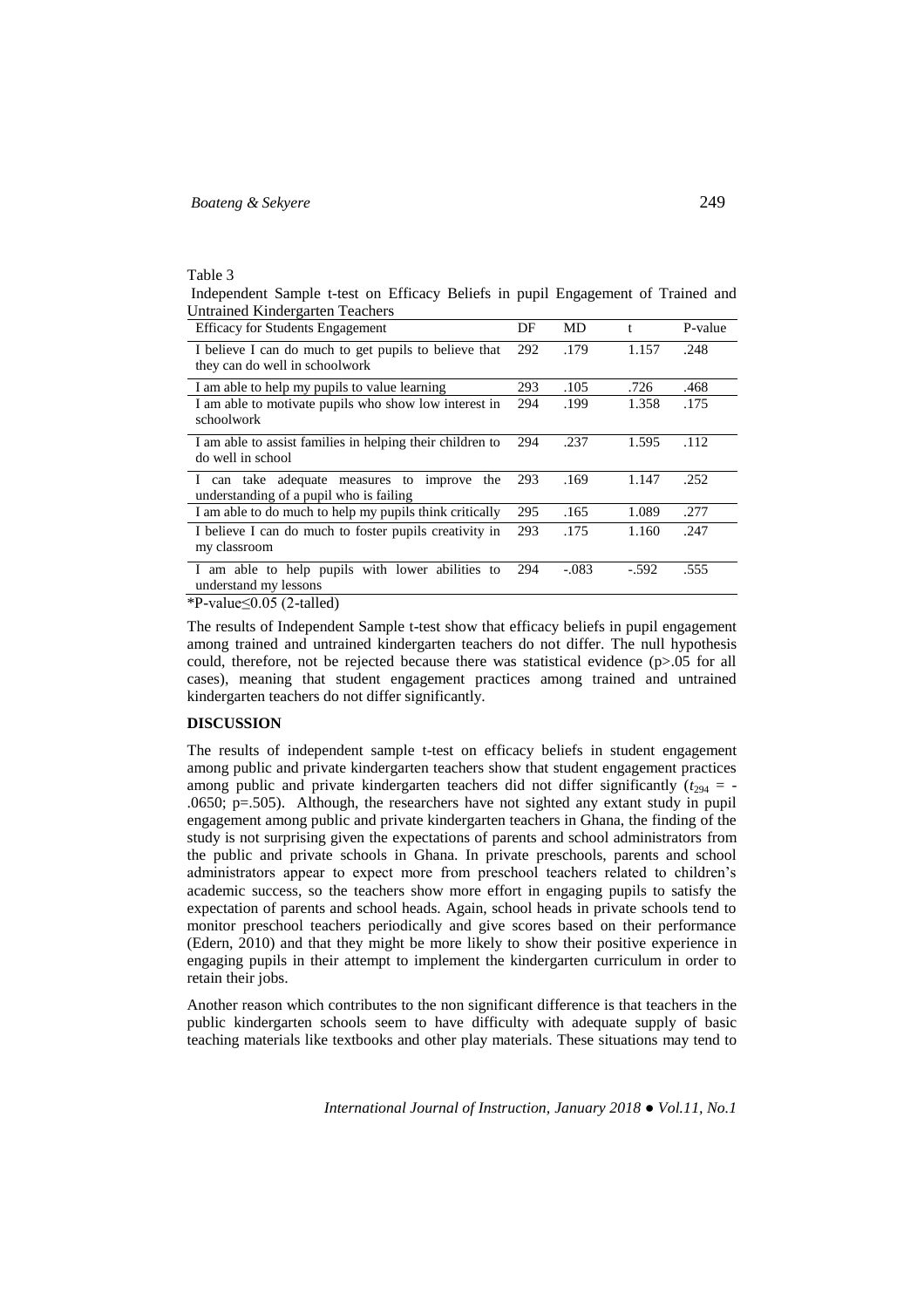affect the way they engage pupils in the classroom to promote and enhance learning. Teachers cannot effectively implement the curriculum unless they are given tools of the trade which are facilities and materials. A World Bank Report (1997) identifies the scarcity of learning materials in the classroom as one of the most serious impediments to educational effectiveness. Beaty (2000) also underscores the importance of teaching and learning resources in an early childhood classroom. She notes that the physical arrangement of materials determines what will happen; it conveys to the children what they may or may not do and what is expected of them.

Young children require a variety of materials to facilitate their learning. The attention span of children is very short; as such, they get bored very fast and the only way to sustain their interest and curiosity in learning is by providing a variety of materials. This, however, is not the case in most kindergarten schools in the Kumasi metropolis. Therefore, inadequate teaching resources at the public kindergarten schools have a propensity to decrease teachers' efficacy beliefs in pupils' engagement since research indicates that teaching resources significantly enhance teachers' efficacy for student engagement (Gur, Cakiroglu & Capa Aydin, 2012).

The findings showed no statistically significant difference  $(p>0.05$  for all practices) in the pupil engagement among trained and untrained kindergarten teachers. In general, there are few studies conducted in Ghana and elsewhere to explore the efficacy beliefs for pupils' engagement among trained and untrained teachers. A study by Tschannen-Moran and Hoy (2002) to explore the influences of resources and support on teachers' efficacy beliefs found no significant difference among novice and experienced teachers with respect to their sense of efficacy for student engagement. The researchers believe that no significant difference found among trained and untrained kindergarten teachers' efficacy for pupil engagement could be partly due to the fact that teaching and nurturing young children is often difficult and uniquely complex and may present a challenge to early childhood educators (Pianta, 2007). Children enter early childhood programmes with various needs and at different developmental levels and therefore teaching in early education programmes that target children who live below the poverty line can be even more challenging, especially if the class includes children who need extra support (Pianta, 2007). Again, it could be due to social desirability bias. In the Ghanaian context, self-image may seem socially conferred or denied and reporting about one's abilities regardless of professional training may be influenced by the need for acceptance or social approval. The researchers believe that perhaps respondents in the study, more especially the untrained teachers may have chosen responses they believed are more socially desirable or acceptable rather than choosing responses that were true reflective of their thoughts or feelings.

#### **CONCLUSION**

Based on the findings of the study, the following conclusions were drawn:

Kindergarten teachers in the Kumasi metropolis of Ghana have a high sense of efficacy for pupil engagement. This implies that they are highly confident in their ability to help pupils become and remain involved, invested, or motivated for learning.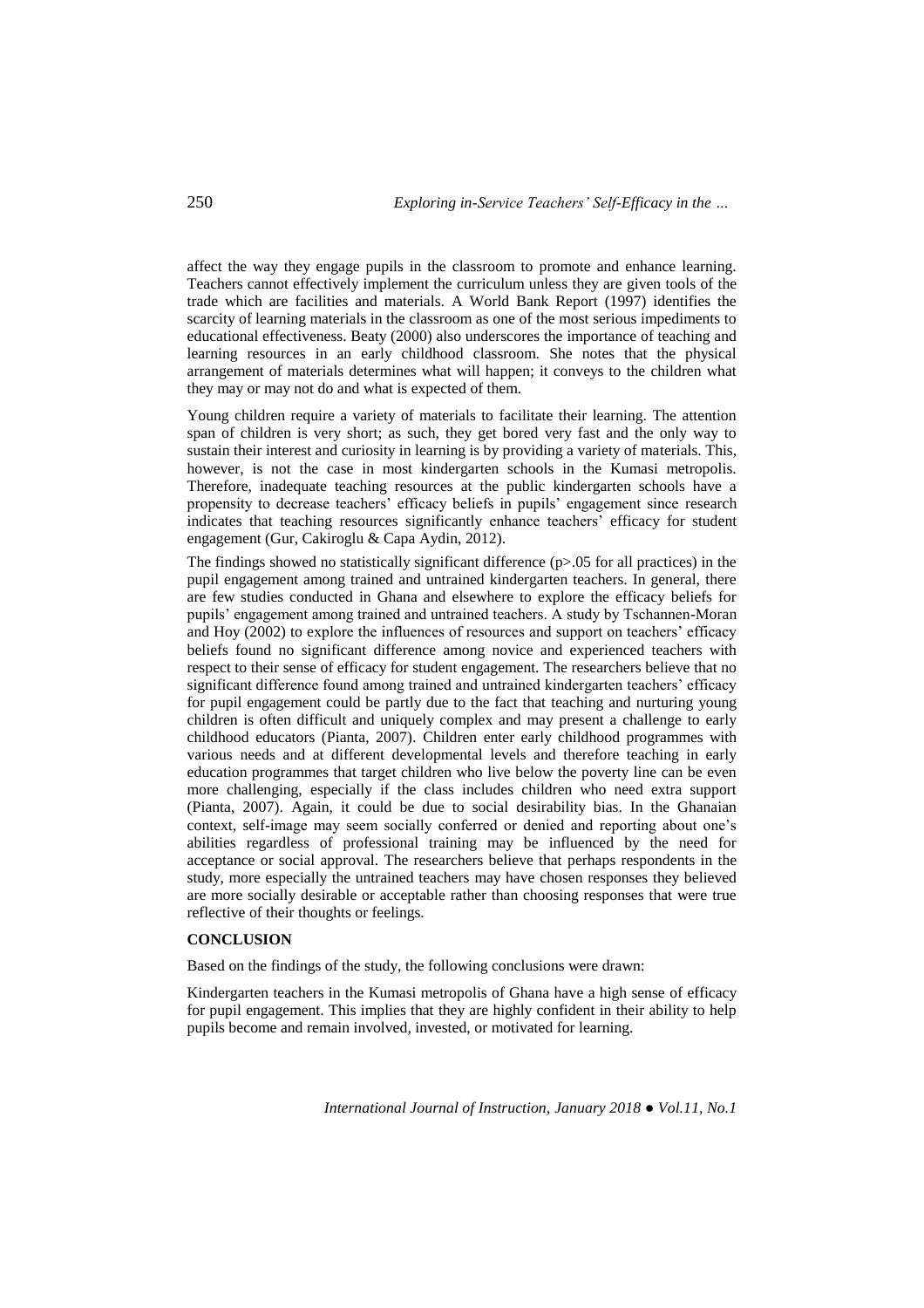The training background and the types of school kindergarten teachers teach (whether public or private) did not seem to influence their efficacy for pupil engagement. This is to suggest that kindergarten teachers in the Kumasi metropolis have confidence in their ability to engage pupils in educationally purpose activities in the classroom regardless of their professional training and the type of school they teach.

The findings of the study have implications for research and practice. First, early childhood teacher education programmes in Ghana should focus more on equipping the teachers on how to engage pupils as individuals or group in a range of educationally purposeful activities to help them become and remain involved, invested, or motivated for learning. Second, further research on the topic of teacher self-efficacy in pupil engagement should be conducted with a larger sample drawn from a widely distributed population to determine possible factors that influence how they engage pupils in the kindergarten classroom. Finally, a noticeable limitation of this study was that it relied only on teachers' self-reported data. Self-reported may not always provide an accurate snapshot of actual beliefs (Gravetter & Forzano, 2009). Further studies on efficacy for pupil engagement that support kindergarten teachers' self-reported data with direct observation and interviewing participants may be preferred to ascertain their actual sense of efficacy.

#### **REFERENCES**

Alexander, R. (2008). 'Education for All, the Quality Imperative and the Problem of Pedagogy.' CREATE Pathways to Access No 20. Consortium for Research on Educational Access, Transitions and Equity: University of Sussex.

Asare, K. (2010). Improving kindergarten education in Ghana: Perspectives from th 2012 civil society education manifesto. Retrieved from [www.areghana.org.](http://www.areghana.org/) 

Babbie, E. R. (1990). *Survey research methods.* Belmont,CA: Wadsworth Publishing.

Beaty, J. J. (2000). *Skills for pre-school teachers* (6<sup>th</sup> ed.). New Jersey: Prentice Hall.

Bell, S. (1996). *Learning with information systems: Learning cycles in information systems development*. New York: Routledge.

EFA (2006). Education For All Global Monitoring Report. UNESCO. Retrieved from [www.efareport.unesco.org.](http://www.efareport.unesco.org/)

Erden, E. (2010). Problems that preschool teachers face in the curriculum implementation. Unpublished master thesis. Turkey: Middle East Technical University.

Fiedler, M. L. (1975). Bidirectionality of influence in classroom interaction. *Journal of Educational Psychology, 67*, 735–744.

Fullan, M. (2007). *The new meaning of educational change*. New York: Teachers College Press

Gallup, Inc. (2013). *U.S. overall: Gallup student poll results,* 1-6.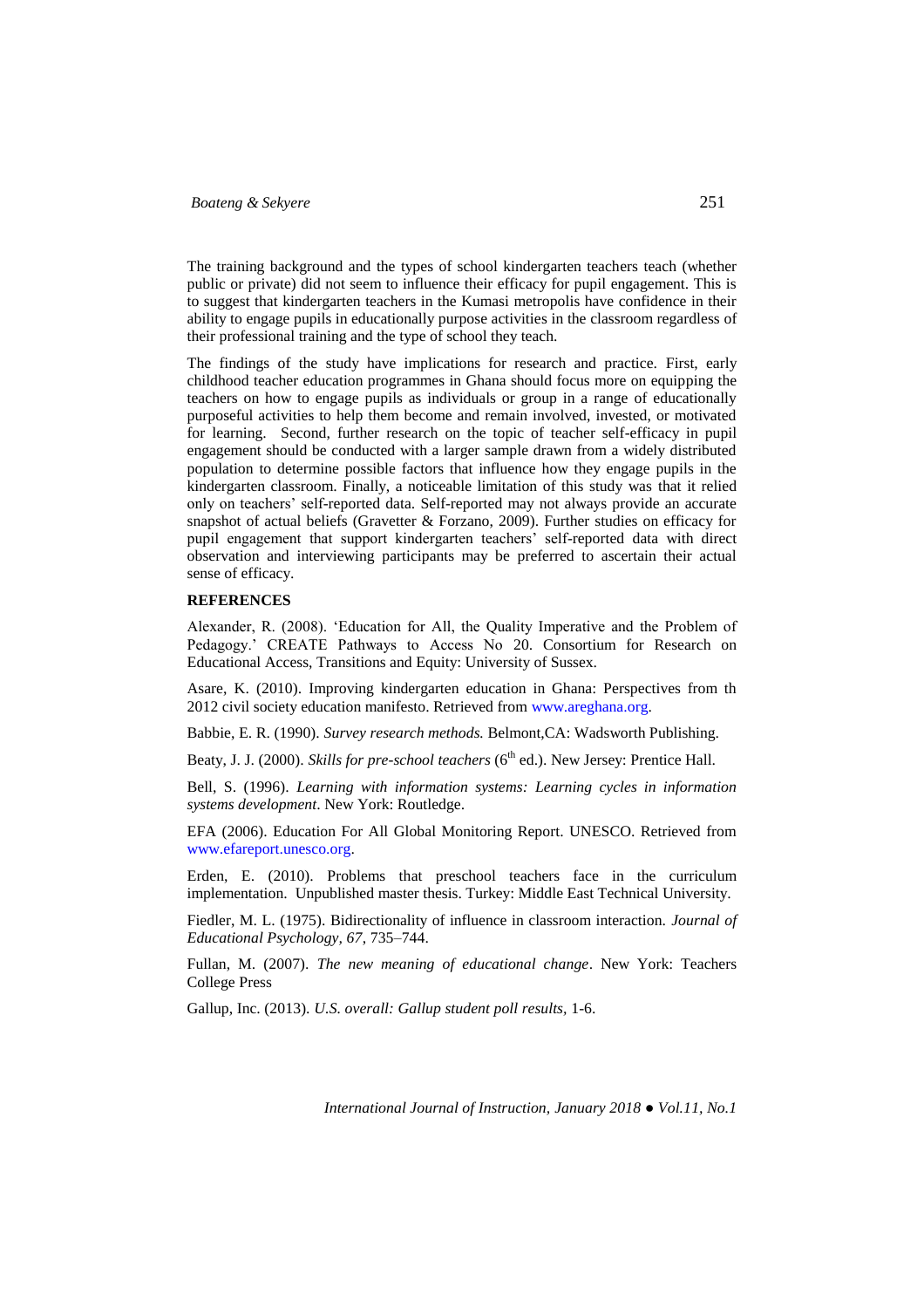Kidwell, C. F. C. (2010). The impact of student engagement on learning: The critical 10th EPC for California. *Journal of the Association of California School Administrators*.

Little, A. W. (2008). 'Size matters for EFA.' CREATE Pathways to Access No 26.Consortium for Research on Educational Access, Transitions and Equity: University of Sussex.

Marks, H. M. (2000). Student engagement in instructional activity: patterns in the elementary, middle, and high school years. *American Educational Research Journal, 37,* 153-184*.* 

McIntyre, L. J. (1999). *The practical skeptic: Core concepts in sociology.* Mountain View, CA: Mayfield Publishing.

MoE (2002). *Report of the President's Committee on Review of Education Reforms in Ghana (Anamuah- Mensah Report)*. Accra: Ministry of Education

MoE. (2012). Preliminary education sector performance report. Accra: Ministry of Education.

MoE. (2016). *Education sector performance report*. Accra: Ministry of Education

MOEYS (2004). White paper on the report of the education review committee. Ghana: Ministry of education, youth and sports.

Ozder, H. (2011). Self-Efficacy Beliefs of Novice Teachers and Their Performance in the Classroom. *Australian Journal of Teacher Education, 36*(5).

Pianta, R. C (2007. Early childhood education in transition. In R. C. L. Snow (Eds.). *School readiness and transition to kindergarten in the era of accountability* (pp. 3-10). Baltimore, MD: Paul H. Brookes Publishing Co., Inc.

Stovall, I. (2003). Engagement and Online Learning. *UIS Community of Practice for Learning*. http://otel.uis.edu/copel/EngagementandOnlineLearning.

Student Engagement (2014, April 28). In S. Abbott (Ed.). *The glossary of educational reform by Great School Partnership.* Retrieved from http://edglossary.org/studentengagement.

World Bank. (1997). *Staff appraisal of Republic of Kenya childhood early development project*. Nairobi: World Bank Resident Mission.

Cobbold, C., & Boateng, P. (2015). Exploring the instructional practices efficacy beliefs of kindergarten teachers in the Kumasi metropolis of Ghana. *Journal of Developing Country Studies, 5(*6), 174-187.

Cobbold, C., & Boateng, P. (2016). How confident are kindergarten teachers in their ability to keep order in the classroom? A study of teacher efficacy in classroom management. *Journal of Education and Practice, 7*(36), 181-190.

Deci, E. L., & Ryan, R. M. (2000). The ''what'' and ''why'' of goal pursuits: Human needs and the self-determination of behaviour. *Psychological Inquiry,* 11, 227-268.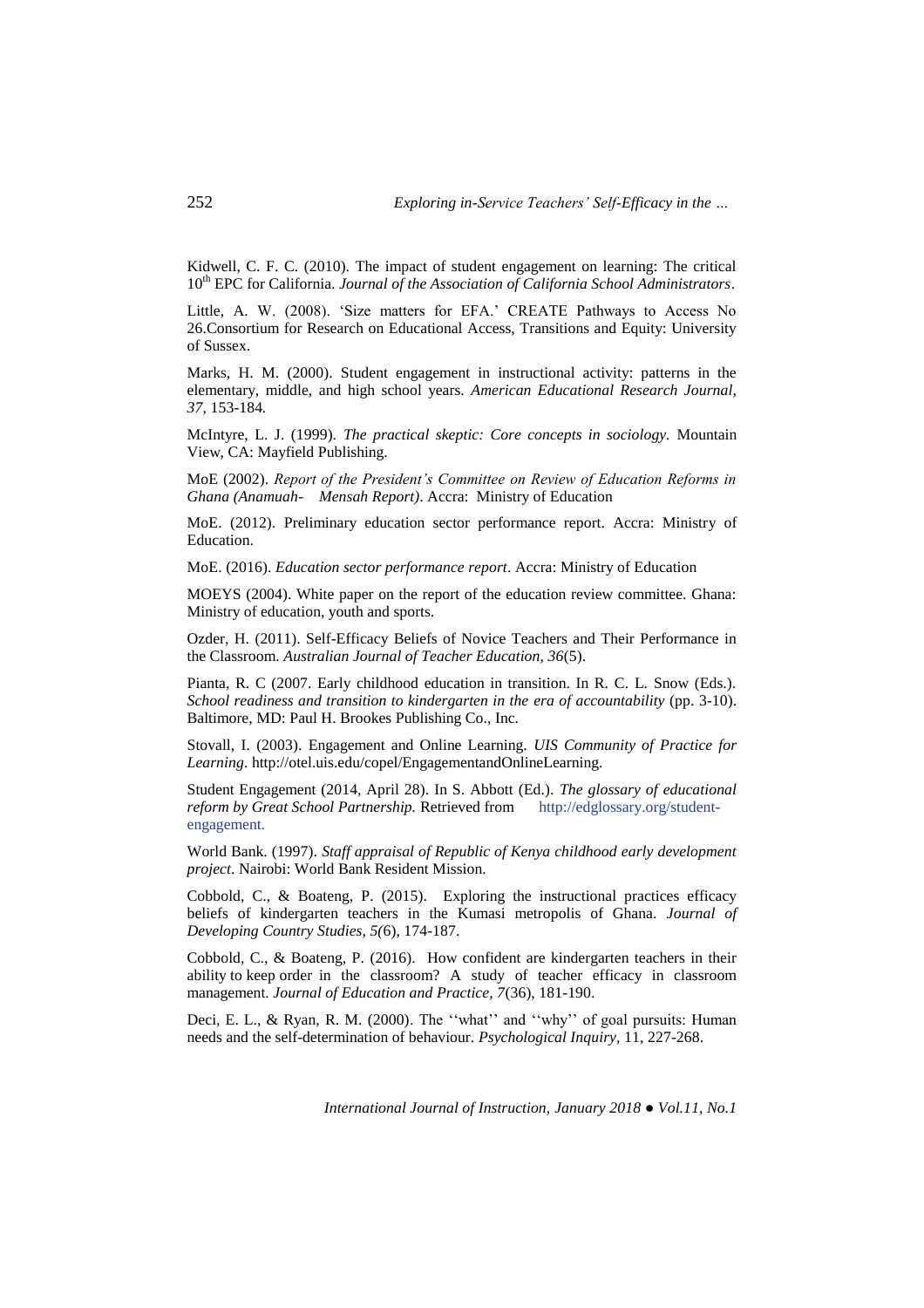George, D., & Mallery, P. (2003). *SPSS for Windows step by step: A simple guide and reference.* Boston: Allyn & Bacon.

Gliem, J. A., & Gliem, R. R. (2003). Calculating, interpreting, and reporting Cronbach's Alpha Reliability Coefficient for Likert Type Scales. A paper presented to Midwest Research to Practice Conference in Adult, Continuing, and Community Education.

Gravetter, F. J., & Forzano, L. A. B. (2009). *Research methods for the behavioural sciences*. Belmont, CA: Wadsworth Cengage.

Kortering, L., & Braziel, P. (2008). Engaging youth in school and learning: The emerging key to school success and completion. *Psychology in the Schools, 45*(5), 461- 465.

O'Farrell, S. L., & Morrison, G. M. (2003). A factor analysis exploring school bonding and related constructs among upper elementary students. *California School Psychologist, 8*, 53–72.

Olson, A. L., & Peterson, R. L. (2015). *Student Engagement, Strategy Brief.* Lincoln, NE: Student Engagement Project, University of Nebraska-Lincoln and the Nebraska Department of Education.

Skinner, E. A., & Pitzer, J. (2012). Developmental dynamics of engagement, coping and everyday resilience. In S. Christenson, A. Reschly, & C. Wylie (Eds.). the handbook of research on student engagement (pp. 21-45).

Tschannen-Moran, M., & Woolfolk Hoy, A. (2001). Teacher efficacy: Capturing an elusive construct. *Teaching and Teacher Education, 17*, 783-805.

Tschannen-Moran, M., & Woolfolk Hoy, A. (2002). *The influence of resources and support on teachers' efficacy beliefs*. Paper presented at the annual meeting of the American Educational Research Association, New Orleans.

Wang, M. T., & Holcome, R. (2010). Adolescents' perceptions of school environment, engagement and academic achievement in middle school. *American Educational Research Journal, 47*, 633- 662.

*Altermatt, E. R., Jovanovic, J., & Perry, M. (1998). Bias or responsibility? Sex and achievement –level effects on teacher classroom questioning practices. Journal of Educational Psychology, 90, 510- 517.*

Anderson, A. R., Christenson, S. L., Sinclair, M. F., & Lehr, C. A. (2004). Check & Connect: The importance of relationships for promoting engagement with school. *Journal of School Psychology, 42*(2), 95–113.

Appleton, J. J., Christenson, S. L., & Rulong, M. J. (2008). Student engagement with school: Critical conceptual and methodological issues of the construct. *Psychology in the Schools, 45*, 369-386.